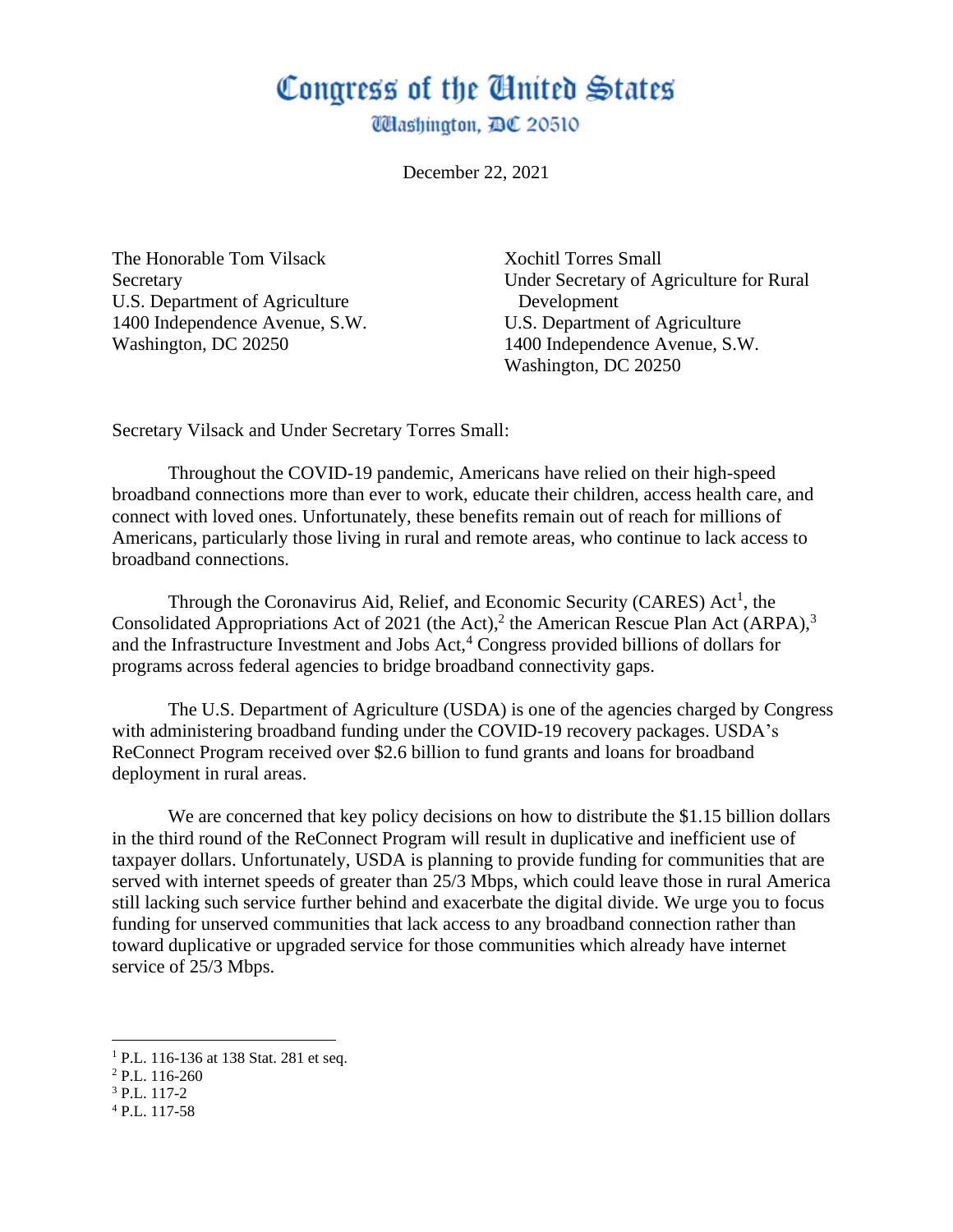Meeting the needs of these unserved communities first before addressing the needs of better served communities is essential to closing the digital divide. To help identify these communities, the Federal Communications Commission (FCC) is in the process of implementing the Broadband DATA Act, which will provide granular data on broadband service across the United States. We encourage USDA and every federal agency to utilize this data as it becomes available to assist in identifying unserved communities and streamlining the application process.

We also believe that forward-looking broadband service standards must be balanced by a technologically neutral approach. USDA must ensure that unserved communities gain broadband access as expeditiously and cost effectively as possible, while securing investments in broadband systems that will provide sufficient service far into the future.

As Republican leaders of the Committees on Agriculture, Appropriations, Energy and Commerce, and Oversight and Government Reform, we are focused on ensuring that the enormous federal investments in broadband are spent as efficiently as possible and targeted to those unserved communities that need it most. It is our responsibility to ensure that USDA's rural broadband activities are effectively managed and coordinated across the federal government.

To gain a better understanding of how the substantial changes made to the ReConnect Round 3 application were developed, we request responses to the following questions, no later than January 14, 2022:

1. Rounds 1 and 2 of ReConnect defined *sufficient access to broadband* as internet speeds of greater than 10/1 Mbps. Similarly, the 2018 Farm Bill established 25/3 Mbps as the minimum broadband speed threshold. Yet, in Round 3 of ReConnect *sufficient access to broadband* is redefined as internet speeds of greater than 100/20 Mbps, a significant increase over both the previous ReConnect rounds and recent legislative history.

What specific data and analysis did you and your staff rely on to determine that *sufficient access to broadband* should be defined as internet speeds of greater than 100/20 Mbps?

2. The radical shift in the definition of *sufficient access to broadband* shift will have the effect of significantly expanding the areas of eligibility under the program, including encompassing potentially any area with service speeds of less than 100/20 Mbps.

Please provide a map of what new areas have been made eligible under ReConnect Round 3 as compared to the areas eligible under ReConnect Round 1 and 2, and areas eligible under the requirements in the 2018 Farm Bill.

Under each map, how many additional communities will be competing for USDA's limited program resources compared to the previously eligible communities?

3. ReConnect Round 3 requires that funded projects be technically capable of provide symmetrical internet speeds of 100/100 Mbps. Please describe what currently available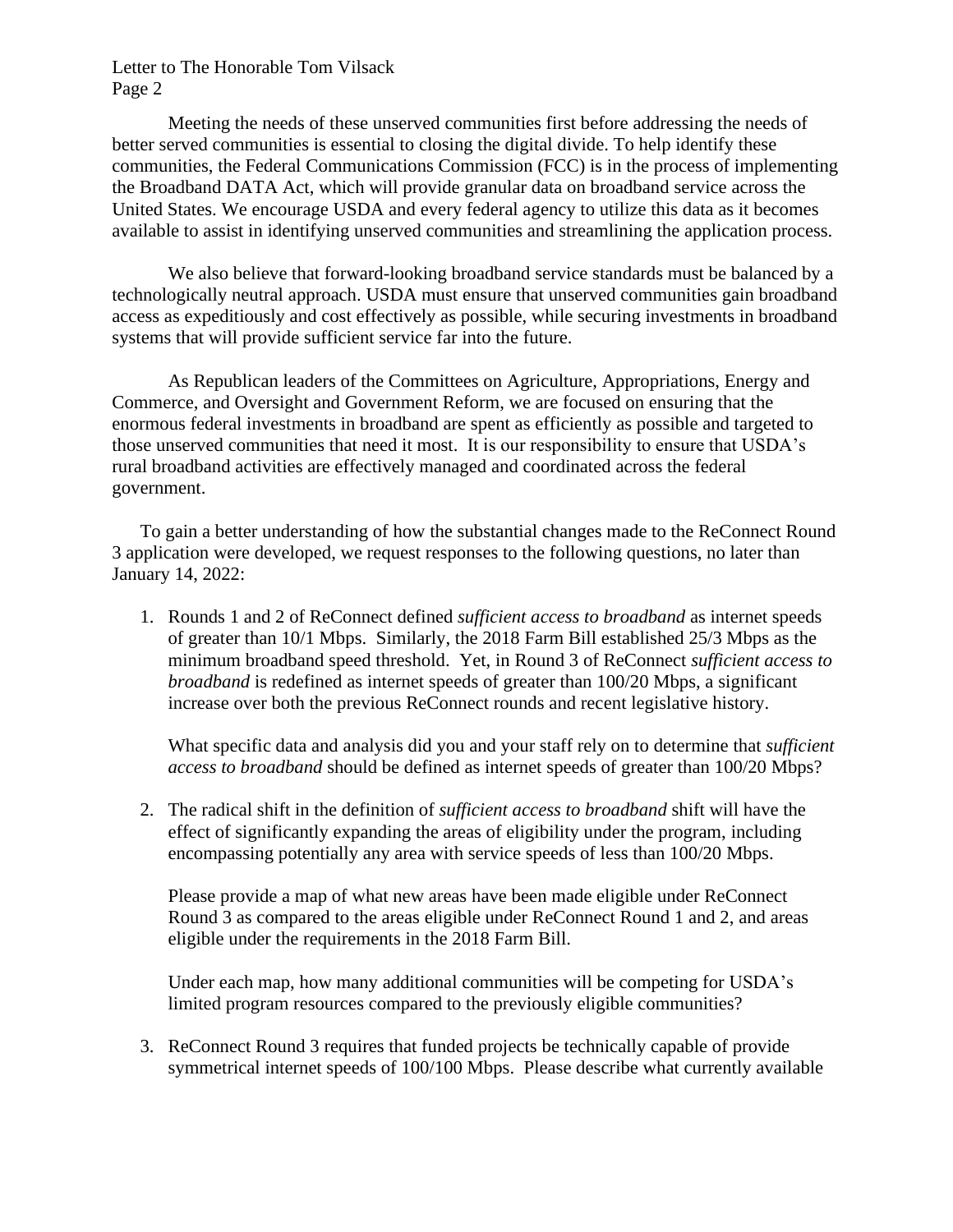> technologies are capable of meeting these requirements in rural communities. How could this requirement exclude common broadband technologies utilized in rural communities?

What specific data and analysis did you and your staff rely on to determine that symmetrical broadband speeds were a necessary requirement to meet the needs of rural Americans?

4. Historically, USDA broadband programs have treated all potential broadband providers equally, and not advantaged or disadvantaged any type of provider. Yet, the rules for ReConnect Round 3 provide a clear preference for certain types of providers.

What specific data and analysis did you and your staff consider to justify this break from longstanding historical practice?

To gain a better understanding of your efforts to administer these funds, we request your response to the following questions no later than January 14, 2022:

- 1. What steps are you taking to coordinate USDA's broadband funding investments, including the recently announced third round of ReConnect funding, with those led by other federal agencies, including the FCC, the Department of the Treasury, the Department of Commerce, and the Department of Education?
- 2. How will you ensure that USDA does not invest in broadband projects that will compete with or undermine broadband projects funded by other agencies?
- 3. What is the Department's justification for not prioritizing funding for unserved areas before upgrading networks in areas that already have service?
- 4. What steps are you taking to avoid subsidized overbuilding of privately-owned networks, which has been shown to discourage broadband investment and exacerbate the digital divide?
- 5. How are you working to ensure that different technologies and types of providers are leveraged, so that the most remote areas get served expeditiously and cost-effectively?
- 6. What specific steps are you taking to track and report to the FCC and the National Telecommunications and Information Administration the locations where USDA is funding broadband projects, pursuant to section 904(b)(2) of Division FF of the Consolidated Appropriations Act of 2021?<sup>5</sup>

In addition, we request that you provide a detailed accounting of any CARES Act and Consolidated Appropriations Act of 2021 funds that you have awarded or allocated to support broadband connectivity. Specifically, we request the following information no later than January 14, 2022:

<sup>5</sup> Pub. L No. 116-260, 134 Stat. 1182 (December 27, 2020).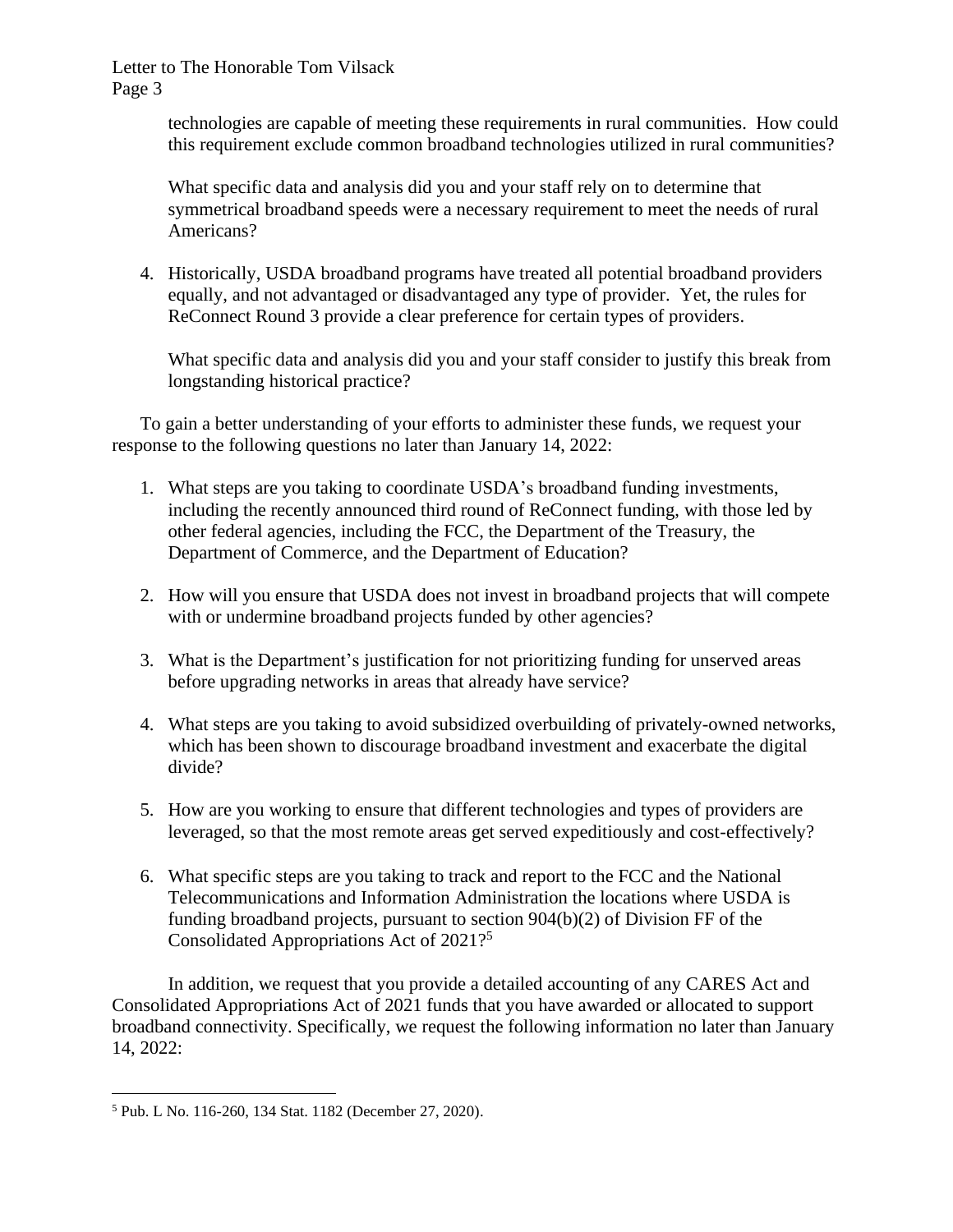- 7. A list of all funding awards that have been awarded or allocated to support broadband connectivity and the amount of each award.
- 8. For each award that will be used to fund broadband deployment or buildout:
	- a. The geographic area and/or location(s) that the project will cover and the level of service (bandwidth and latency, if available) that will be provided to the covered area and/or location(s);
	- b. Whether an existing provider already offers broadband service in the covered geographic area and/or location(s); and
	- c. Whether funds have been awarded through other federal programs (such as the FCC's Universal Service Fund, Emergency Connectivity Fund, or COVID-19 Telehealth Program; the Department of the Treasury's Coronavirus Relief Fund, Coronavirus State and Local Fiscal Recovery Fund, or Capital Projects Fund; the Department of Education's Education Stabilization Fund; and the Department of Commerce's Broadband Infrastructure Program, Tribal Broadband Connectivity Program, or Connecting Minority Communities Pilot Program) to provide broadband service to the covered geographic area and/or location(s).

Thank you for your attention, and we look forward to your timely responses. If you have any questions, please contact Kate O'Connor at (202) 225-3641 or Lamar Echols at (202) 225- 5074.

Sincerely,

Cathy McMorris Rodgers Ranking Member Ranking Member Committee on Energy and Commerce Committee on Oversight and Reform

Kay Granger Glenn "GT" Thompson Ranking Member Ranking Member Committee on Appropriations Committee on Agriculture